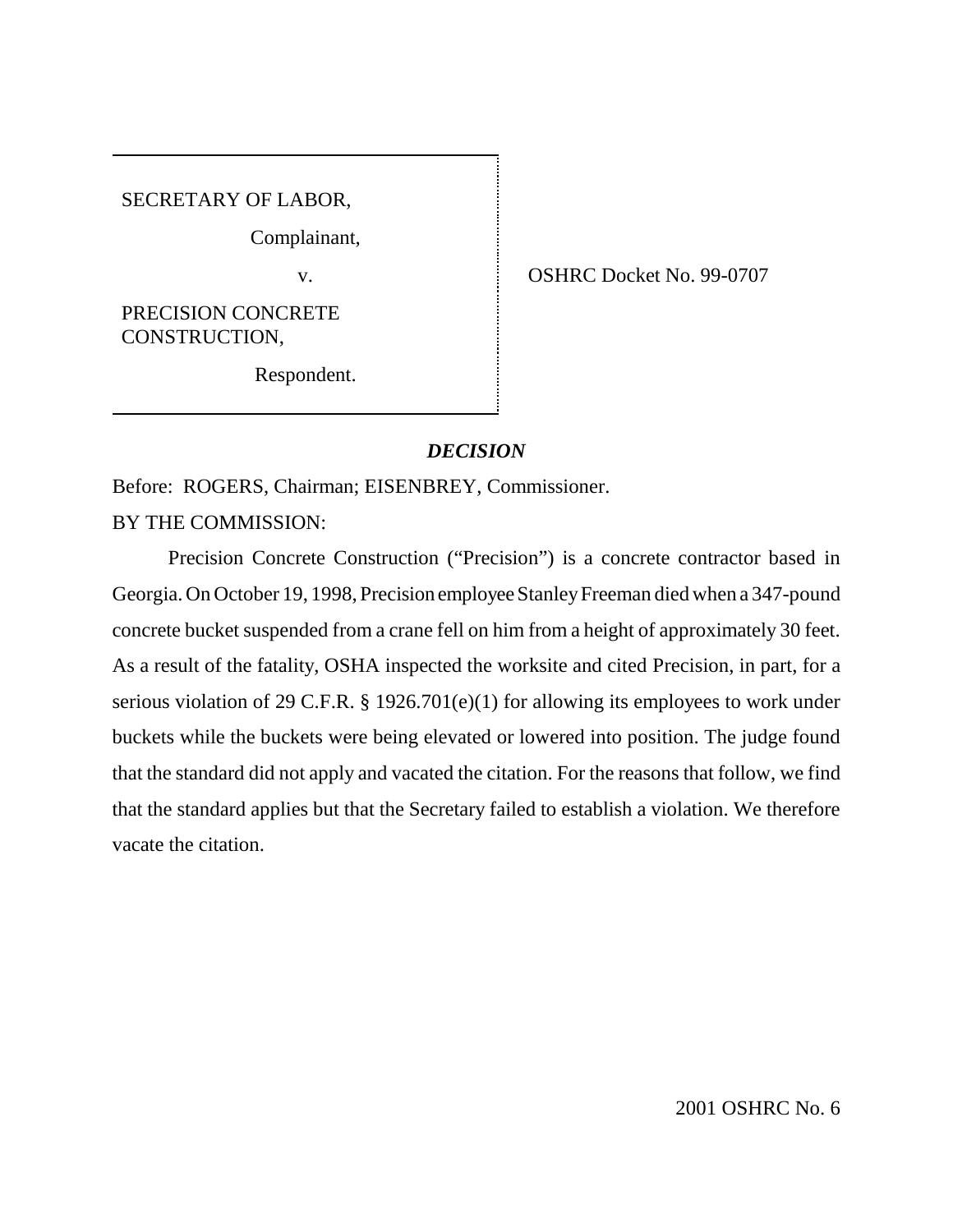#### **Background**

Precision contracted with general contractor R. J. Griffin and Company ("Griffin") to perform concrete construction for a parking deck at the Northside Mall Office Building in Alpharetta, Georgia. Precision had approximately 14 employees at the site including foreman Billy Freeman.<sup>1</sup> On October 19, 1998, Precision began concrete work on the third level of the parking deck.

Subcontractor Phoenix Crane provided the 90-ton Lorain crane. The crane had a 210 foot long boom that was used to transport the concrete from the concrete truck to the worksite of Precision's employees. Attached to the crane's cable was a 347-pound bucket for concrete. The bucket was approximately 5½ feet tall and 4 feet wide. There were three ways in which the crane could maneuver the bucket. "Swinging" the crane would move the bucket left or right in an arc. "Cabling" up or down would move the bucket vertically by reeling up or letting out the crane's cable. "Booming" up the crane's boom would raise the bucket and simultaneously bring it towards the crane's cab, while booming down would lower the bucket and simultaneously move it away from the crane's cab. Booming the crane had the effect of moving the bucket both vertically and laterally. In transporting concrete to the worksite, crane operator L. Donovan Jones, an employee of Phoenix Crane, partially filled the bucket at the concrete truck, swung the bucket clockwise approximately 180 degrees to the end of the parking deck farthest away from the crane and the concrete truck, deposited the concrete, and then swung back again in order to refill it. As oriented from the crane's cab, work progressed from the far left corner of the parking deck slab over to a cinder block wall on the far right side.

The crane's cab was located at ground level, two levels below the parking deck slab that Precision was working on. Because the crane operator could not see the slab pour from

<sup>1</sup> Foreman Billy Freeman was not related to employee Stanley Freeman.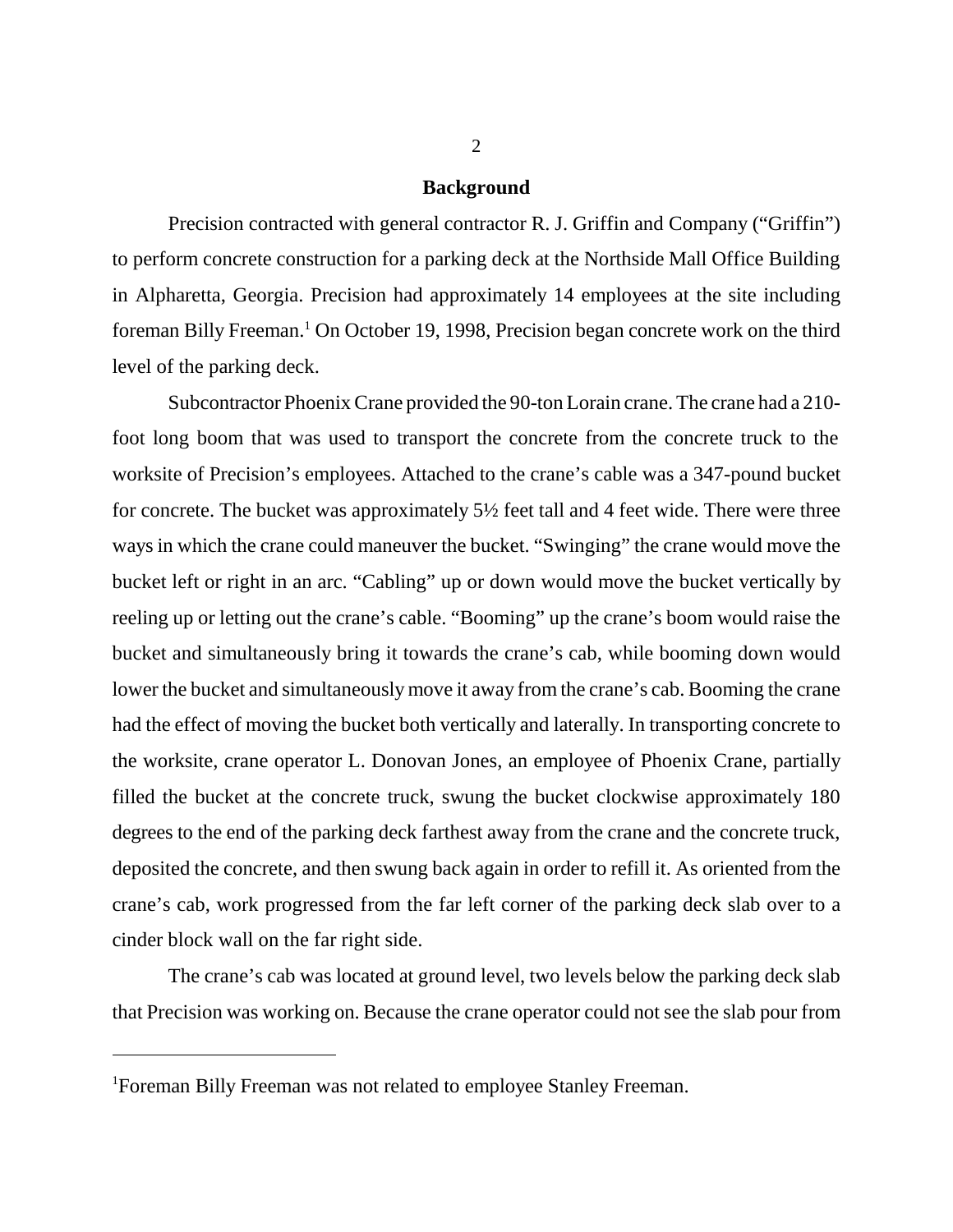the cab of his crane, he relied on Precision foreman Freeman to act as a "flagman" and direct him in and out of the pour site by radio.

According to the foreman's testimony, when he saw that the bucket was approaching and was 80 feet away, he would have his men evacuate the work area and stand about 15 feet behind him.<sup>2</sup> When the bucket was 10 to 14 feet from the slab, he would begin communicating with the crane operator and guide the operator in. When the bucket was 2½ to 3 feet above the ground, the foreman and another employee would grab the bucket, position it, and pour the load of concrete. After the pour was completed, the foreman and the employee would step back 5 to 10 feet and the foreman would tell the crane operator to raise the bucket. When the bucket was approximately 30 feet high, the foreman would tell the crane operator to swing the bucket back to the concrete truck. The crane operator followed the foreman's instructions for moving the bucket until the bucket was about 30 feet high, at which point the crane operator would take over control. The crane operator took the bucket out of the pour site on the same path that he had taken it in. When the bucket was elevated 30 feet and was beginning its swing back to the concrete truck, Precision employee Stanley Freeman would come in first from where the employees were standing to "vibrate" the freshly poured concrete in order to remove any air pockets. The rest of the crew followed.

At approximately 9:00 a.m., the crane operator was delivering concrete to the far right corner of the parking lot. When the crane operator cabled up the bucket after the concrete was unloaded, he simultaneously boomed it up to such an extent that it caused the bucket to move not only upwards but also laterally in the direction of the crane's cab. Instead of going in front of the foreman and to his left as it had after the previous pours, the bucket traveled over the foreman and went behind him towards where the employees were standing.

<sup>&</sup>lt;sup>2</sup>The record does not establish where the foreman would stand at that stage of the process.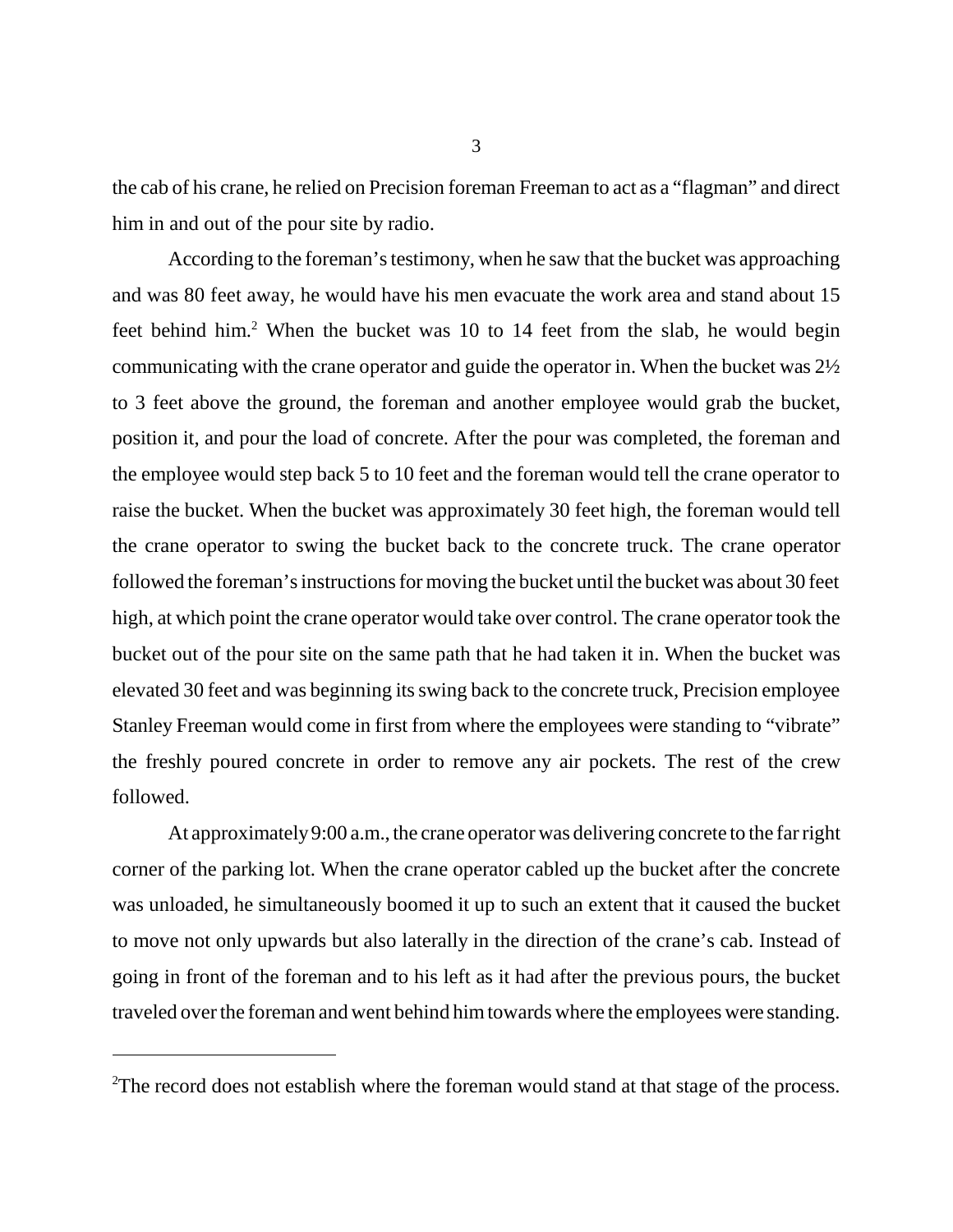The bucket was still being raised when it dropped from an elevation of approximately 30 feet. Precision employee Stanley Freeman had taken about two steps towards the freshly poured concrete when the concrete bucket dropped on him. The bucket dropped because the hoist lever became disengaged.

Based on an inspection by OSHA Compliance Officer Walter Harvey, the Secretary cited Precision for two serious violations. Serious Citation 1, Item 1(a) alleged a violation of 29 C.F.R. § 1926.701(e)(1), which requires that "[n]o employee shall be permitted to work under concrete buckets while buckets are being elevated or lowered into position." Serious Citation 1, Item 1(b) alleged a violation of 29 C.F.R. § 1926.701(e)(2), which requires that "[t]o the extent practical, elevated concrete buckets shall be routed so that no employee, or the fewest number of employees, are exposed to the hazards associated with falling concrete buckets." After the hearing, the Secretary withdrew Serious Citation 1, Item 1(b), "on the ground that the evidence now available does not appear to sustain the violation as alleged."

The judge vacated the remaining citation, finding that the Secretary failed to prove that the standard applied. In his decision, the judge found that "[t]wo conditions must exist in order for § 1926.701(e)(1) to apply: (1) the bucket must be moving, and not stationary, and (2) the movement can only be up or down, and not lateral." He based his interpretation on the "plain meaning of the words of the standard" as well as the language of section 1926.701(e)(2). He held that because the bucket in this case "was moving in a lateral direction, as well as being elevated, § 1926.701(e)(1) does not apply." Instead, he found that the applicable standard would have been the one withdrawn by the Secretary, section 1926.701(e)(2). On review, the Secretary challenges the judge's interpretation of section 1926.701(e)(1) and argues that the Commission should affirm the citation.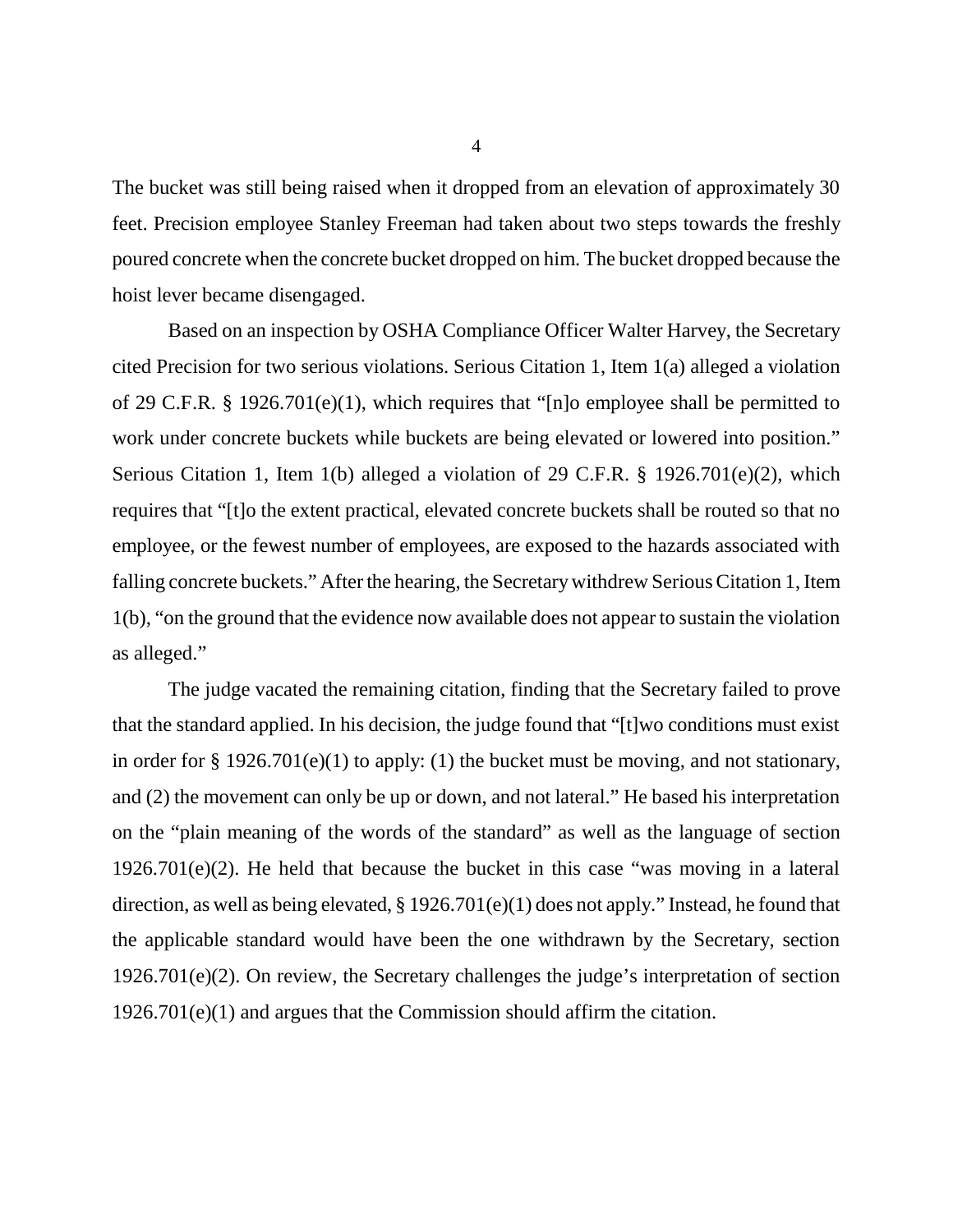# **Discussion**

We find that section 1926.701(e)(1) applies. "It is well settled that the test for the applicability of any statutory or regulatory provision looks first to the text and structure of the statute or regulations whose applicability is questioned." *Unarco Commercial Prod.*, 16 BNA OSHC 1499, 1502-03, 1993-95 CCH OSHD ¶ 30,294, p. 41,732 (No. 89-1555, 1993). Section 1926.701(e)(1) requires that "[n]o employee shall be permitted to work under concrete buckets while buckets are being elevated or lowered into position." There is nothing in the standard's text or structure that limits its applicability to purely vertical motion, as the judge found, or would prevent its application if a bucket is raised diagonally out, as was the case here. This interpretation does not render section 1926.701(e)(2) "meaningless," as alleged by Precision. The two standards can reasonably be read to cover different phases of the transportation of concrete buckets to and from the location where they would be utilized. Section  $1926.701(e)(1)$  applies when a concrete bucket is being raised or lowered into position. Section 1926.701(e)(2) applies when an already elevated bucket is being transported to or from the concrete trucks.<sup>3</sup>

The legislative history is consistent with our reading. It states that the previous version of this standard, former 29 C.F.R. § 1926.700(d)(7)(ii),<sup>4</sup> "only afforded protection

<sup>&</sup>lt;sup>3</sup>The Secretary argues that subsection (e)(1) applies when there is vertical movement alone or vertical movement combined with lateral movement, while subsection (e)(2) applies when the movement is strictly lateral. The Secretary further argues deference to her interpretation, citing to *Martin v. OSHRC*, 499 U.S. 144, 155 (1991). Precision argues that such an interpretation would render subsection (e)(2) a nullity, because it would always be possible that a load would be rising or falling slightly during transit. We need not reach the precise parameters of when subsection (e)(2) applies as opposed to subsection (e)(1) because such a determination is not required for finding that subsection (e)(1) applies under the facts here, where the bucket was clearly in the process of being raised.

<sup>4</sup> Former section 1926.700(d)(7)(ii) had provided that the "[r]iding of concrete buckets for any purpose shall be prohibited, and vibrator crews shall be kept out from under concrete buckets suspended from cranes or cableways."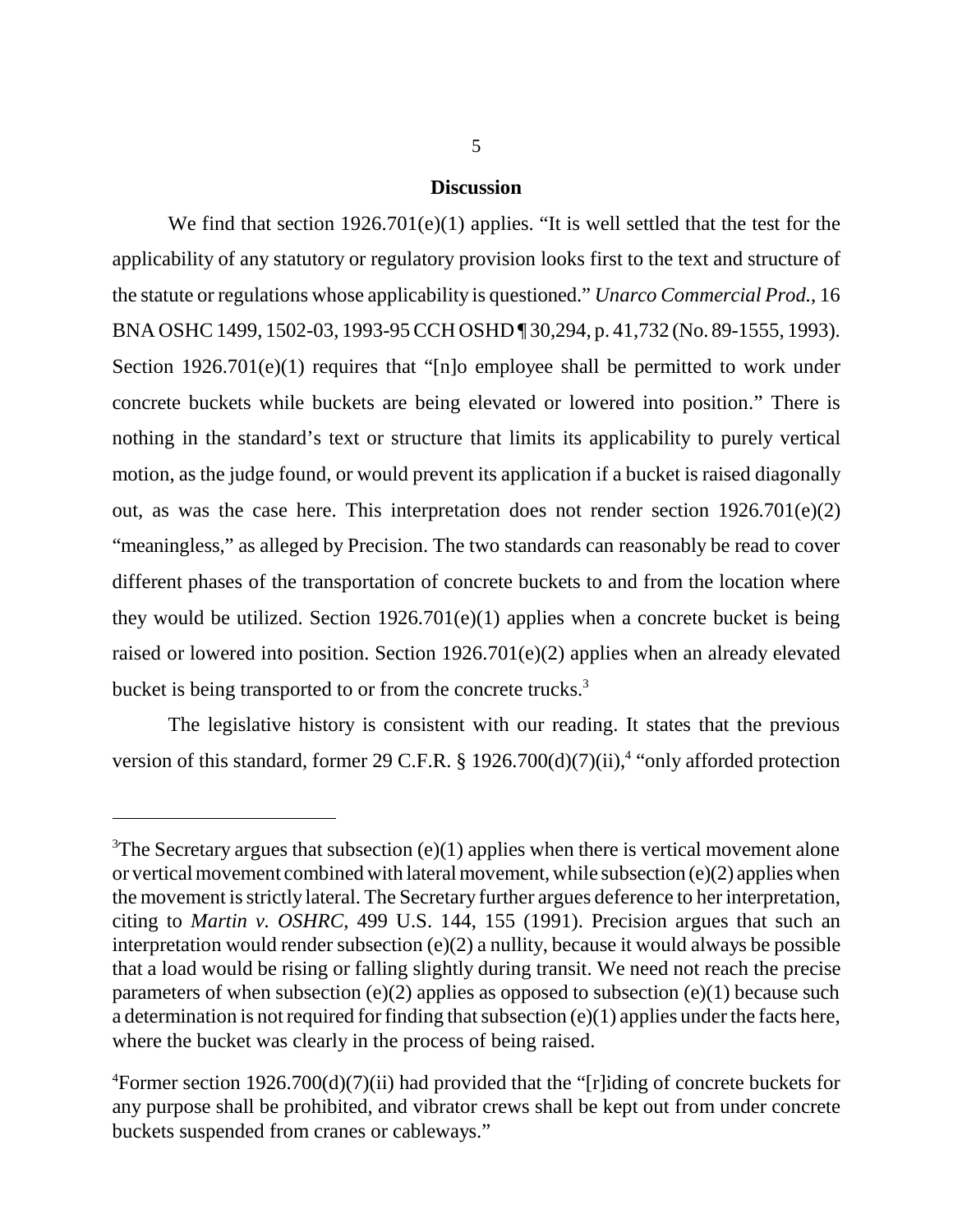to workers of vibrating crews," and that "[c]learly, overhead concrete buckets pose the greatest hazard to vibrating crews" but that "other workers on the site are faced with the same hazard, albeit less often, when concrete buckets pass over their heads." 53 Fed. Reg. 22612, 22619 (June 16, 1988). According to OSHA, its aim in the new standard was to "protect all employees from the hazard of falling concrete buckets, not just the vibrating crew which is afforded protection under the existing requirements in § 1926.700(d)(7)(ii)." 53 Fed. Reg. at 22619. OSHA emphasized that:

[T]he most critical times during the lifting cycle occur when the bucket is initially raised and when it is being lowered into position for unloading. Therefore, employees must be kept out from under concrete buckets while buckets are being elevated or lowered into position.

53 Fed. Reg. at 22620. Here, the record establishes that the concrete bucket was still being "elevated" when the accident occurred. Accordingly, we conclude that the standard applies and that Stanley Freeman was exposed to the hazardous condition.

Having found that the standard applies, we turn to another element of the Secretary's case, knowledge.<sup>5</sup> In order to establish knowledge, the Secretary must show that Precision knew of, or with the exercise of reasonable diligence could have known, of the noncomplying condition. The Secretary does not claim that Precision had actual knowledge that any of its employees worked under a concrete bucket. In fact, she stated in her petition for discretionary review that the cause of the violation, the bucket's movement over the employees after the last pour, was "unanticipated."

Instead, the Secretary argues that Precision had constructive knowledge of the violation because it failed to exercise reasonable diligence. Whether an employer was

<sup>&</sup>lt;sup>5</sup>To make a prima facie showing that a cited standard was violated, the Secretary must prove that (1) the standard applies, (2) the employer violated the terms of the standard, (3) its employees had access to the violative condition, and (4) the employer had actual or constructive knowledge of the violative condition. *E.g., Gary Concrete Prods., Inc.*, 15 BNA OSHC 1051, 1052, 1991-93 CCH OSHD ¶ 29,344, p. 39,449 (No. 86-1087, 1991).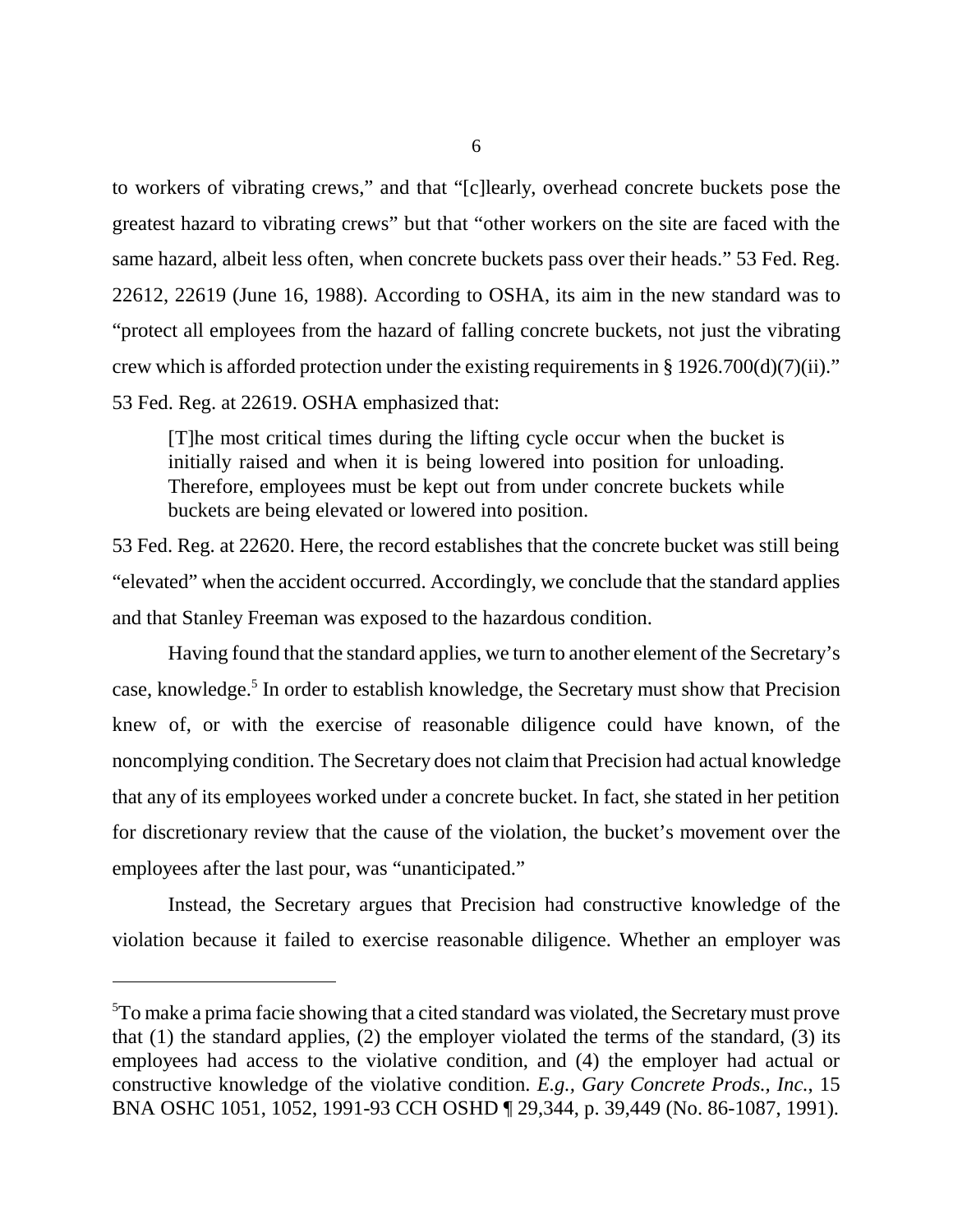reasonably diligent involves a consideration of several factors, including the employer's obligation to have adequate work rules and training programs, to adequately supervise employees, to anticipate hazards to which employees may be exposed, and to take measures to prevent the occurrence of violations. *Pride Oil Well Serv.*, 15 BNA OSHC 1809, 1814, 1991-93 CCH OSHD ¶ 29,807, p. 40,584 (No. 87-692, 1992). The Secretary does not challenge the adequacy of Precision's safety program or the foreman's supervision of the employees. Instead, the Secretary argues, in effect, that Precision failed to anticipate the hazard posed by the position of the bucket. She claims that it is simply "not credible" that the foreman did not recognize that the unpredictable paths taken by the bucket and the movement of the employees towards the pour area seconds after the bucket began its elevation created the precise conditions the cited standard was designed to protect against.

The Secretary has not carried her burden in support of this argument. She has not proved that the movement of the bucket — with the exception of the final lift — was unpredictable. The weight of the evidence is to the contrary. Except for the changes required by the progress of the work to new locations, the crane operator, Griffin assistant superintendent Terry Gossett, employee Moffitt, and foreman Freeman testified that the bucket's path to and from the pour sites had been the same all that morning. Moreover, there is no convincing evidence that the crane had previously boomed back to the degree it did when the accident occurred. Nor does the evidence establish that the employees were exposed to a hazard by starting to walk back towards the pour site while the bucket was still elevating. We are unable to tell from the record with reasonable certainty how far away employees were from being under the bucket when they started to move toward the poured concrete, how quickly they moved toward the pour site, or the speed at which the bucket moved away from the pour site. Thus, we cannot find that foreman Freeman could have known that the decedent's movement toward the pour site would take him under the bucket.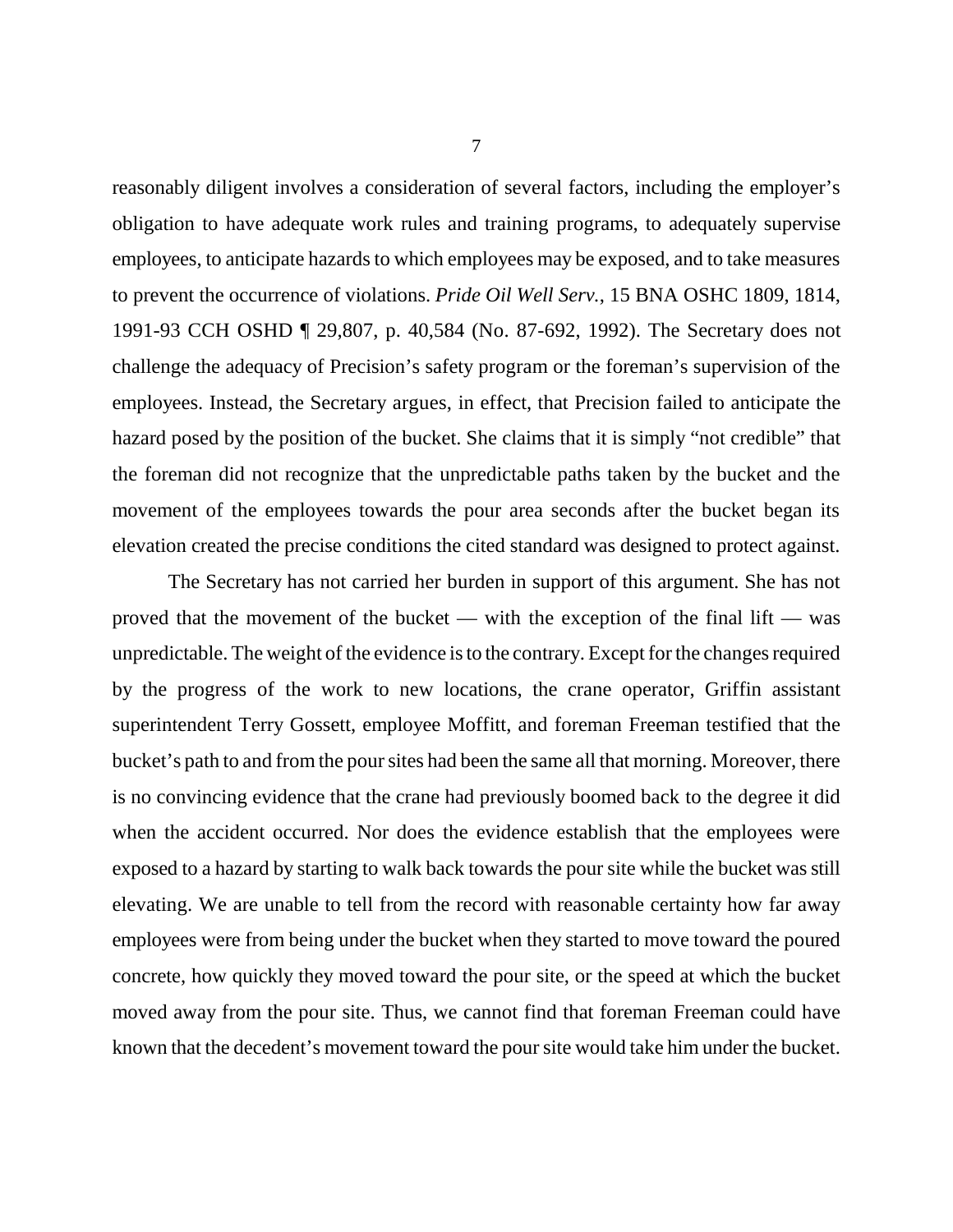8

A lack of reasonable diligence may also be shown by evidence of an employer's failure to take measures to prevent the occurrence of violative conditions. *Id.* Here, the Secretary has not suggested what additional measures Precision could have taken to comply with the standard. *See Trinity Marine Nashville, Inc*., 19 BNA OSHC 1015, 1017, 2000 CCH OSHD ¶ 32,158, p. 48,527 (No. 98-0144, 2000), *appeal filed*, No. 00-60673 (5th Cir. Sept. 22, 2000). Indeed, the Secretary has not proposed and the record does not otherwise reveal when employees would have been within a zone of danger created by the elevated bucket.<sup>6</sup> The testimony indicates that foreman Freeman and his helper were much closer to the pour site than the decedent and the rest of Precision's crew when the foreman ordered the bucket to be elevated. Yet the Secretary has not argued that the foreman and his helper were ever in a zone of danger, despite her position that the decedent was within the zone of danger. Without proof of what the zone of danger would have been and what compliance with the standard would have required here, we lack a basis for determining whether Precision was reasonably diligent in its efforts to comply with the Act. As to the circumstances of the accident itself, we find the evidence insufficient to show that the foreman could have anticipated that Stanley Freeman would be exposed to the hazard. As we have already discussed, it was not shown that Precision could have anticipated the bucket's movement over the employees.

Since the Secretary has the burden of proving that the manner in which Precision conducted its pouring operations constituted a failure to exercise reasonable diligence, her

<sup>6</sup> The Commission analyzes employee access, the third element of the Secretary's prima facie case of a violation, in terms of whether it is reasonably predictable that "employees have been, are, or will be in the zone of danger" posed by the violative condition. *See Fabricated Metal Prods*., 18 BNA OSHC 1072, 1074, 1998 CCH OSHD ¶ 31,463, p. 44,507 (No. 93- 1853, 1997). The zone of danger is "that area surrounding the violative condition that presents the danger to employees which the standard is intended to prevent." *RGM Constr. Co.*, 17 BNA OSHC 1229, 1234, 1993-95 CCH OSHD ¶ 30,754, p. 42,729 (No. 91-2107, 1995).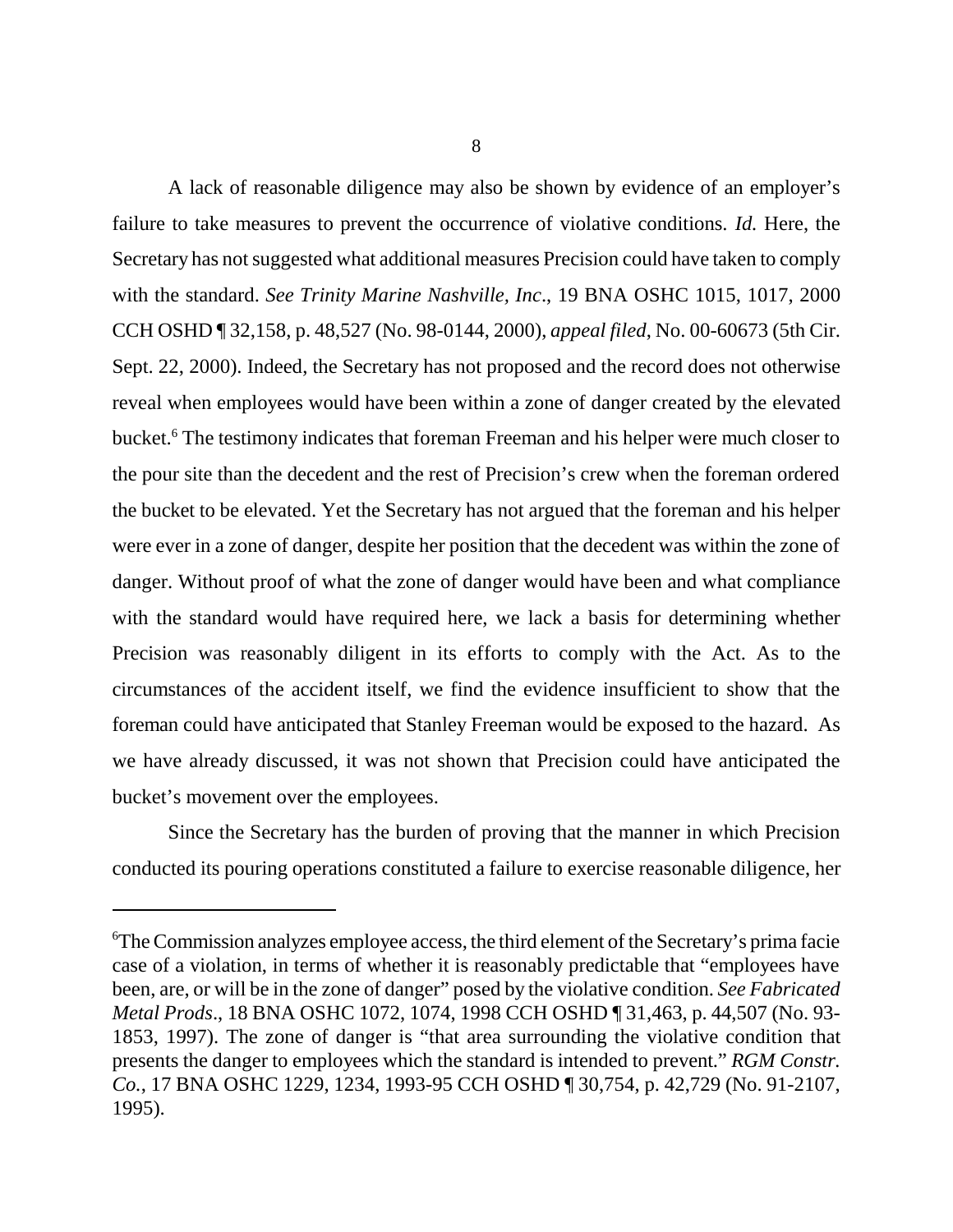failure to do that here requires our finding that knowledge has not been shown. *See Milliken & Co.*, 14 BNA OSHC 2079, 2084, 1991-93 CCH OSHD ¶ 29,243, p. 39,178 (No. 84-767, 1991), *aff'd*, 947 F.2d 1483 (11th Cir. 1991), *Centex-Rooney Constr. Co*., 16 BNA OSHC 2127, 2129, 1993-95 CCH OSHD ¶ 30,621, p. 42,410 (No. 92-0851, 1994). Accordingly, we find that the Secretary failed to carry her burden of proving employer knowledge and vacate Serious Citation 1, Item 1(a).

 $\sqrt{s}$ /

Thomasina V. Rogers Chairman

/s/

Dated: April 25, 2001 Commissioner

Ross Eisenbrey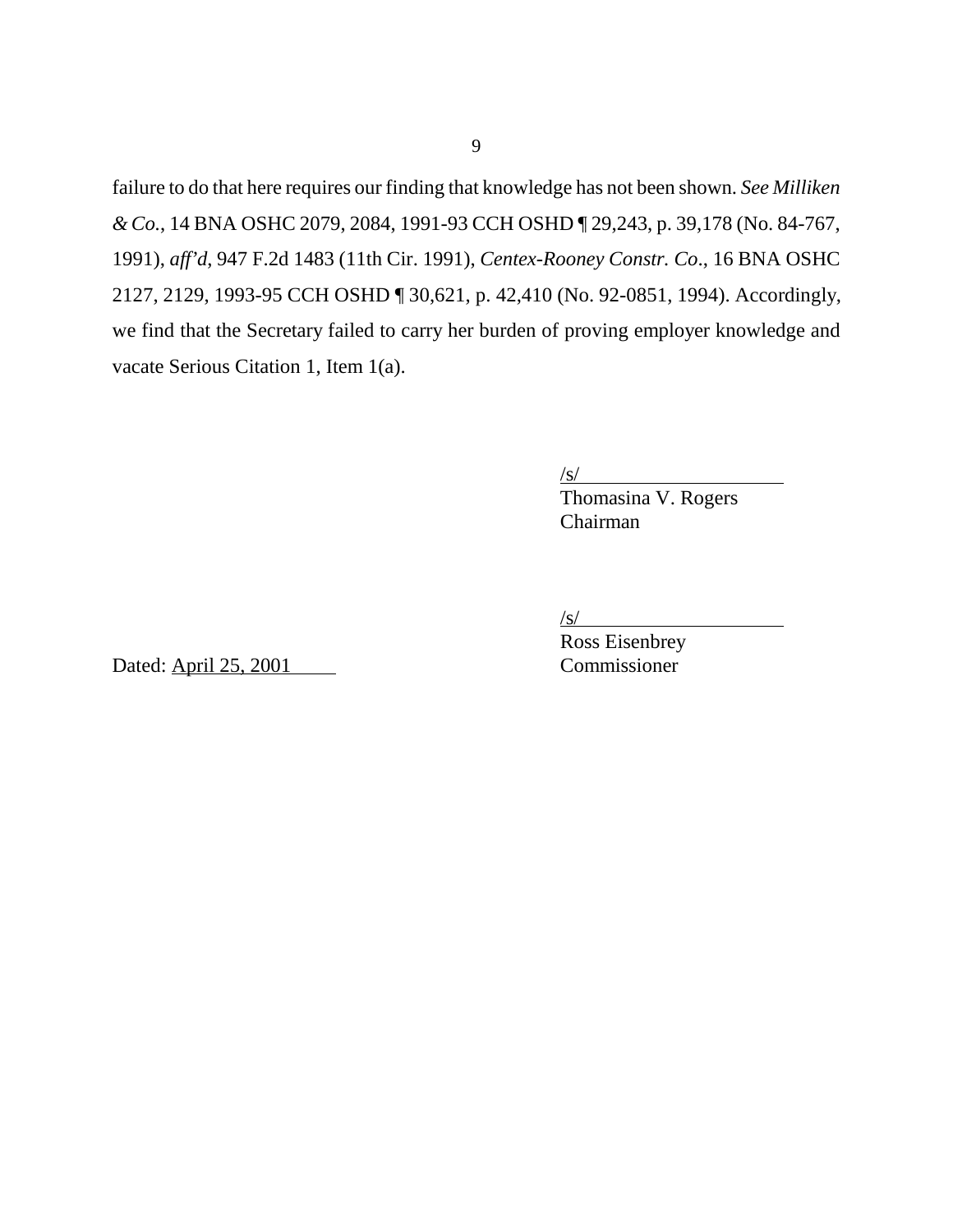Secretary of Labor, Complainant,

v. OSHRC Docket No. **99-0707**

Precision Concrete Construction, Respondent.

## APPEARANCES

Leslie John Rodriguez, Esq. J. Larry Stine, Esq. Atlanta, Georgia Atlanta, Georgia

 

 

Office of the Solicitor Wimberly, Lawson, Steckel, Nelson U. S. Department of Labor  $\&$  Schneider, P.C. For Complainant For Respondent

Before: Administrative Law Judge Ken S. Welsch

#### **DECISION AND ORDER**

 $\overline{1}$ 

 $\overline{1}$ 

Precision Concrete Construction (Precision) is a concrete contractor whose business offices are located in Alpharetta, Georgia. On October 19, 1998, Precision was in the process of pouring concrete for the construction of a parking deck for the Northside Mall Office Building in Alpharetta. One of Precision's employees was struck and killed by an empty concrete bucket that was attached to the cable of a crane.

As a result of the fatality, Occupational Safety and Health Administration (OSHA) compliance officer Walter Harvey inspected the construction site that same day. The Secretary subsequently issued a citation to Precision alleging two serious violations of the Occupational Safety and Health Act of 1970 (Act). Item 1a alleges a violation of  $\S$  1926.701(e)(1), for allowing employees to work under concrete buckets while the buckets were being elevated or lowered into position. Item 1b, which was withdrawn by the Secretary after the hearing, alleged a violation of § 1926.701(e)(2), for failing to route elevated concrete buckets so that no employee, or the fewest number of employees, was exposed to the hazards associated with falling concrete buckets. A penalty of \$4,500 is proposed.

This case went to hearing in Atlanta, Georgia, on October 6 and 7, 1999. Precision stipulated to jurisdiction and coverage (Tr. 4). The parties have filed post-hearing briefs.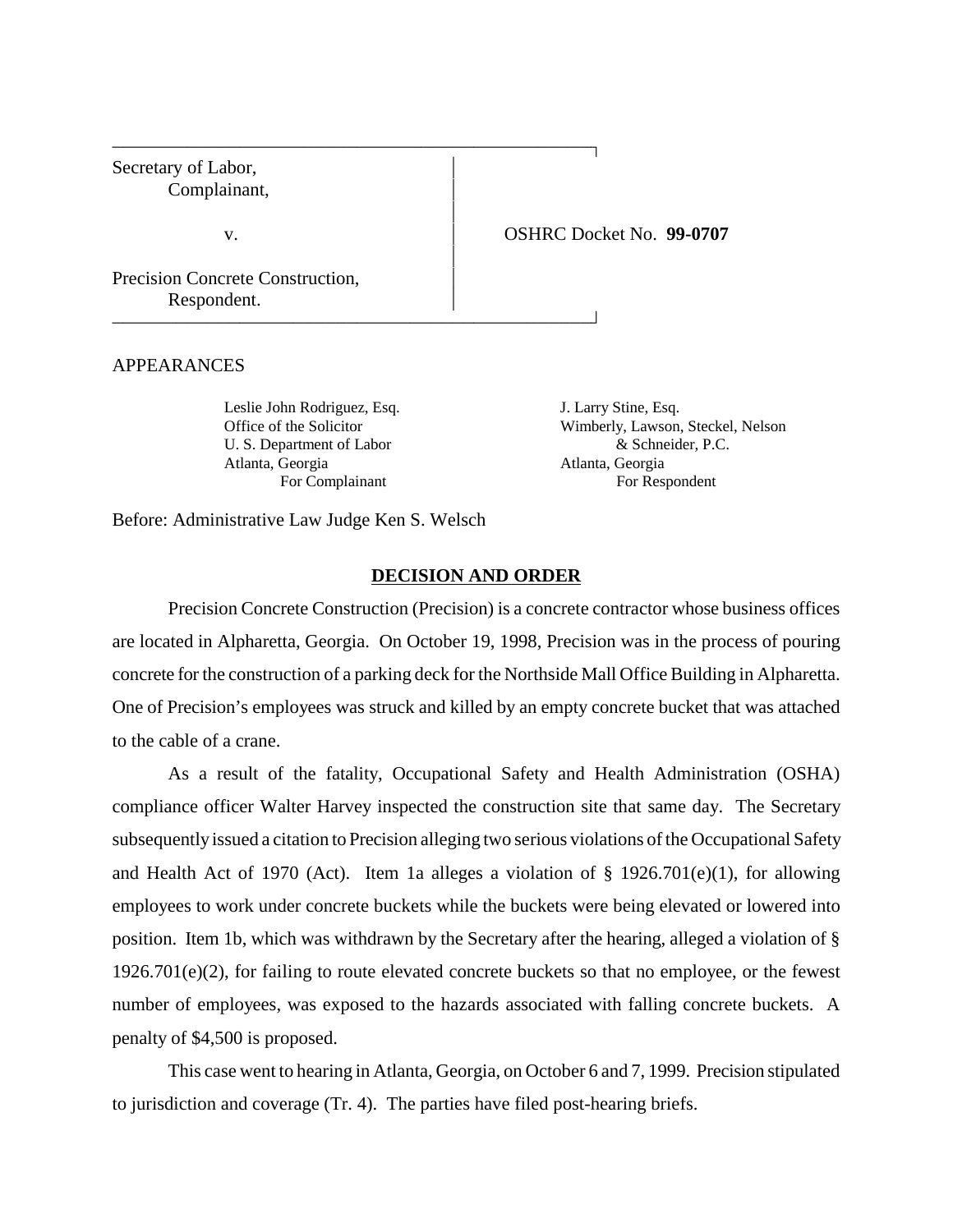Precision contends that it was in compliance with  $\S 1926.701(e)(1)$  because its employees were not under the concrete bucket while it was being elevated or lowered. Precision argues that the concrete bucket fell suddenly while the crane operator moved it in an unexpected route of travel.

For the reasons stated, the court agrees with Precision and vacates item 1a of the citation.

#### **Background**

General contractor R. J. Griffin subcontracted with Precision in August 1998 to perform the concrete construction for a parking deck for the Northside Mall Office Building in Alpharetta, Georgia (Tr. 20, 59-60). Precision's crew on the project consisted of approximately 14 employees, supervised by foreman Billy Freeman (Tr. 26, 287-288).

To pour the concrete on the third level of the parking deck, subcontractor Phoenix Crane positioned its 90-ton Lorain crane on the ground at one end of the deck. The boom of the crane was 210 feet long (Exh. C-1, C-2; Tr. 20, 60, 142). Attached to the cable of the crane was a concrete bucket weighing 347 pounds and capable of holding approximately 1½ cubic yards of concrete (Tr. 32).

On October 19, 1998, Precision began pouring concrete at approximately 7:00 a. m. (Tr. 218). Phoenix Crane operator L. Donovan Jones could not see the bucket on the far side of the parking deck from the crane cab. Precision foreman Billy Freeman used a radio to communicate with Jones (Tr. 120-121).

In order to make pours, crane operator Jones would swing the filled concrete bucket  $180^{\circ}$ to his right. Billy Freeman and another employee would usually position the bucket, direct the bucket to be lowered, and then pull a lever to release the concrete. Billy Freeman would then signal to Jones to raise the bucket and swing it back to the concrete truck for another load of concrete. Jones returned the emptied bucket to the concrete truck by swinging it  $180^{\circ}$  to his left (Tr. 30, 50, 129-130, 134-136, 225-226, 270-271, 280, 292).

On October 19, 1998, Precision began pouring the last 16-foot section next to an existing parking deck. Precision had poured all of the concrete at the end of the slab deck that was furthest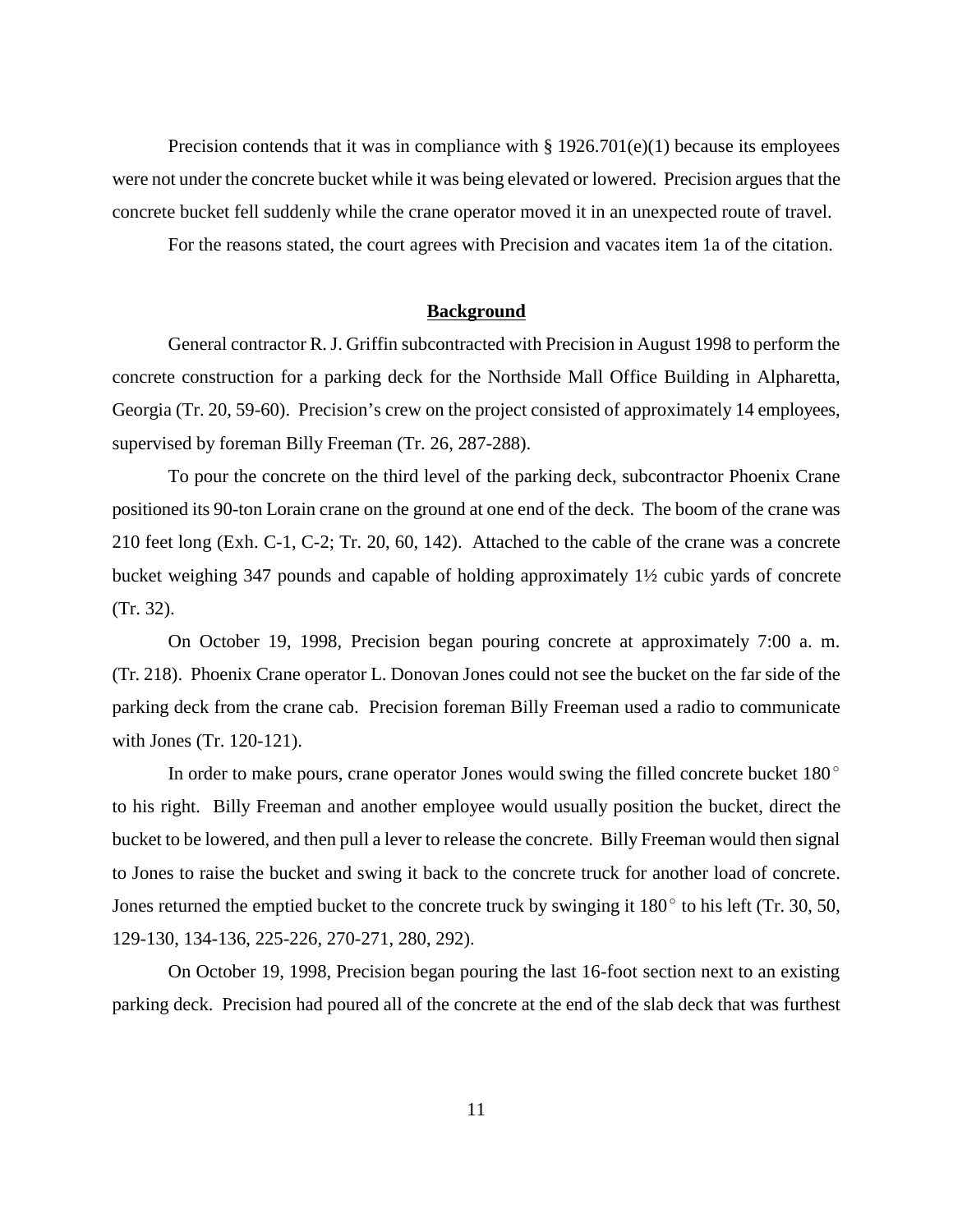away from the crane and the concrete truck. Work proceeded from a dirt area on the left to a cinder block wall on the right (Exhs. C-1 and C-2; Tr. 36, 155-156, 239, 241).

By approximately 9:00 a. m. on October 19, Jones was swinging in the concrete bucket from the far right of the existing parking lot. The crew was standing about 15 feet behind Billy Freeman (Tr. 279-280). After the last bucket was dumped, Billy Freeman signaled Jones to raise the bucket. Unlike the previous pours, the trajectory out of the bucket did not follow the trajectory in. As the bucket rose, instead of going in front of Billy Freeman and to his left, the bucket traveled behind him and went straight over him (Tr. 236, 283, 303). When the bucket reached approximately 30 feet, it dropped suddenly, striking and killing employee Stanley Freeman (no relation to Billy Freeman) (Tr. 39, 45).

Compliance officer Walter Harvey arrived at the worksite approximately one hour after the accident occurred (Tr. 164). He observed the site and conducted interviews with employees and witnesses (Tr. 165). The Secretary issued the citation at issue in this proceeding on April 7, 1999.

#### **Item 1a: Alleged Serious Violation of § 1926.701(e)(1)**

The Secretary alleges that Precision committed a serious violation of  $\S$  1926.701(e)(1), which provides:

No employee shall be permitted to work under concrete buckets while buckets are being elevated or lowered into position.

The Secretary has the burden of proving her case by a preponderance of the evidence.

In order to establish a violation of an occupational safety or health standard, the Secretary has the burden of proving: (a) the applicability of the cited standard, (b) the employer's noncompliance with the standard's terms, (c) employee access to the violative conditions, and (d) the employer's actual or constructive knowledge of the violation (*i.e.,* the employer either knew or, with the exercise of reasonable diligence could have known, of the violative conditions).

*Atlantic Battery Co.,* 16 BNA OSHC 2131, 2138 (No. 90-1747, 1994).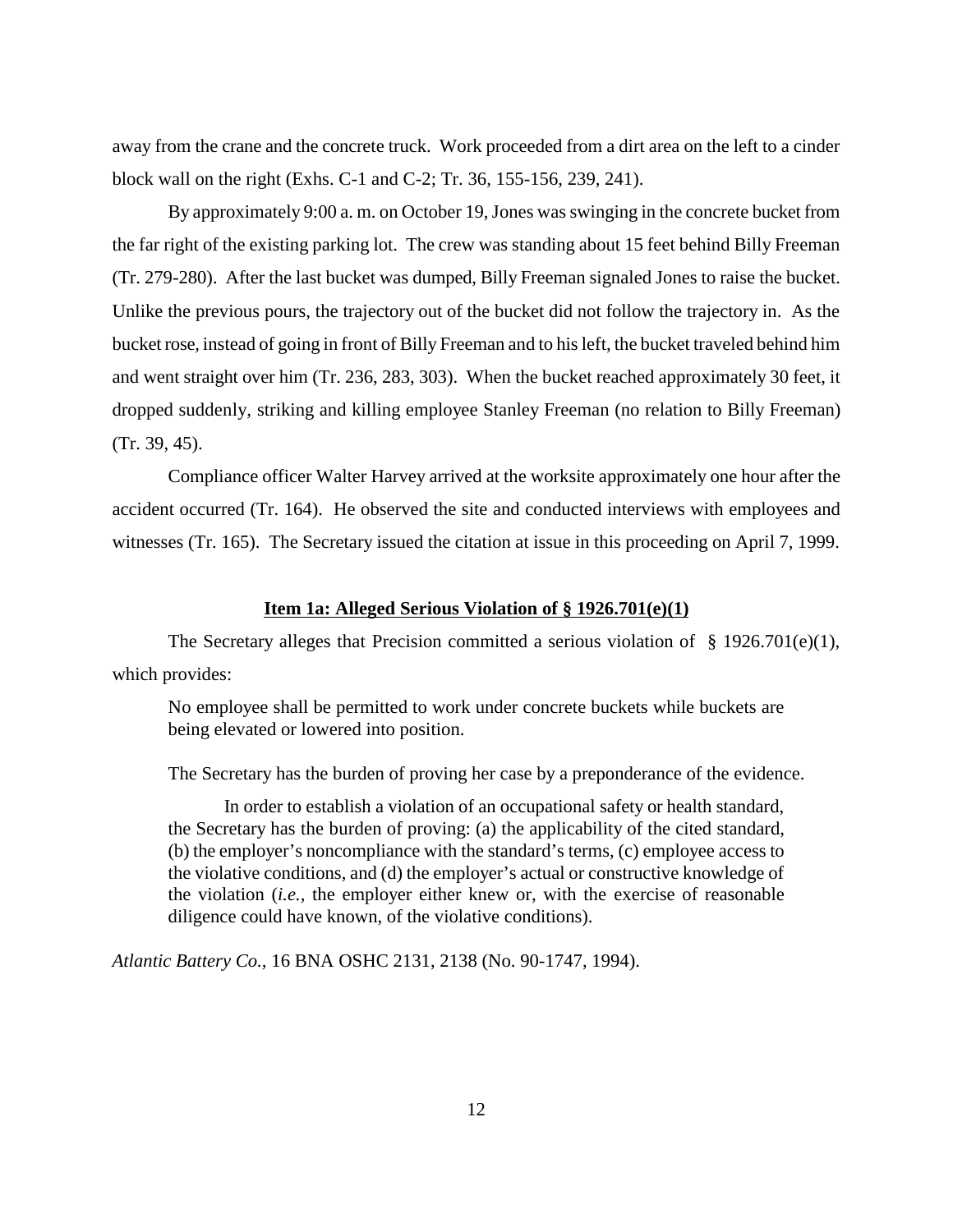#### **The Applicability of § 1926.701(e)(1)**

The cited standard requires employees not to work under concrete buckets "while buckets are being elevated or lowered into position." In her post-hearing brief, the Secretary states (Secretary's brief, p. 9): "It is undisputed that subject concrete bucket was elevated above employees immediately before it fell. . . . It is of no consequence if the load was moving or stationary immediately before it fell." The Secretary's interpretation of the standard is rejected.

The language of the standard makes clear that it addresses only situations in which the concrete bucket is in the process of being raised or lowered in a vertical plane. Two conditions must exist in order for § 1926.701(e)(1) to apply: (1) the bucket must be moving, and not stationary, and (2) the movement can only be up or down, and not lateral. This interpretation is mandated by the plain meaning of the words of the standard, and is supported by the language  $\S$  1926.701(e)(2), which provides:

To the extent practical, elevated concrete buckets shall be routed so that no employee, or the fewest number of employees, are exposed to the hazards associated with falling concrete bucket.

If the Secretary's interpretation is credited, then she has promulgated two standards that address one situation. One standard absolutely prohibits employees from working underneath the concrete bucket, while the other one requires only that employee exposure be minimized. Reading the standards in this manner would render  $\S$  1926.701(e)(2) superfluous and would be unfairly confusing to employers. It is determined that the cited standard applies only to situations in which the concrete bucket is being elevated or lowered with no lateral movement.

The record establishes that on the last pour, the crane operator not only raised the bucket with the cable, he also raised the boom, which caused the bucket to move laterally in an unanticipated trajectory (Tr. 235-236, 303-304). Because the bucket was moving in a lateral direction, as well as being elevated, §1926.701(e)(1) does not apply. The applicable standard would be § 1926.701(e)(2), which the Secretary withdrew subsequent to the hearing.

Accordingly, item 1a is vacated.